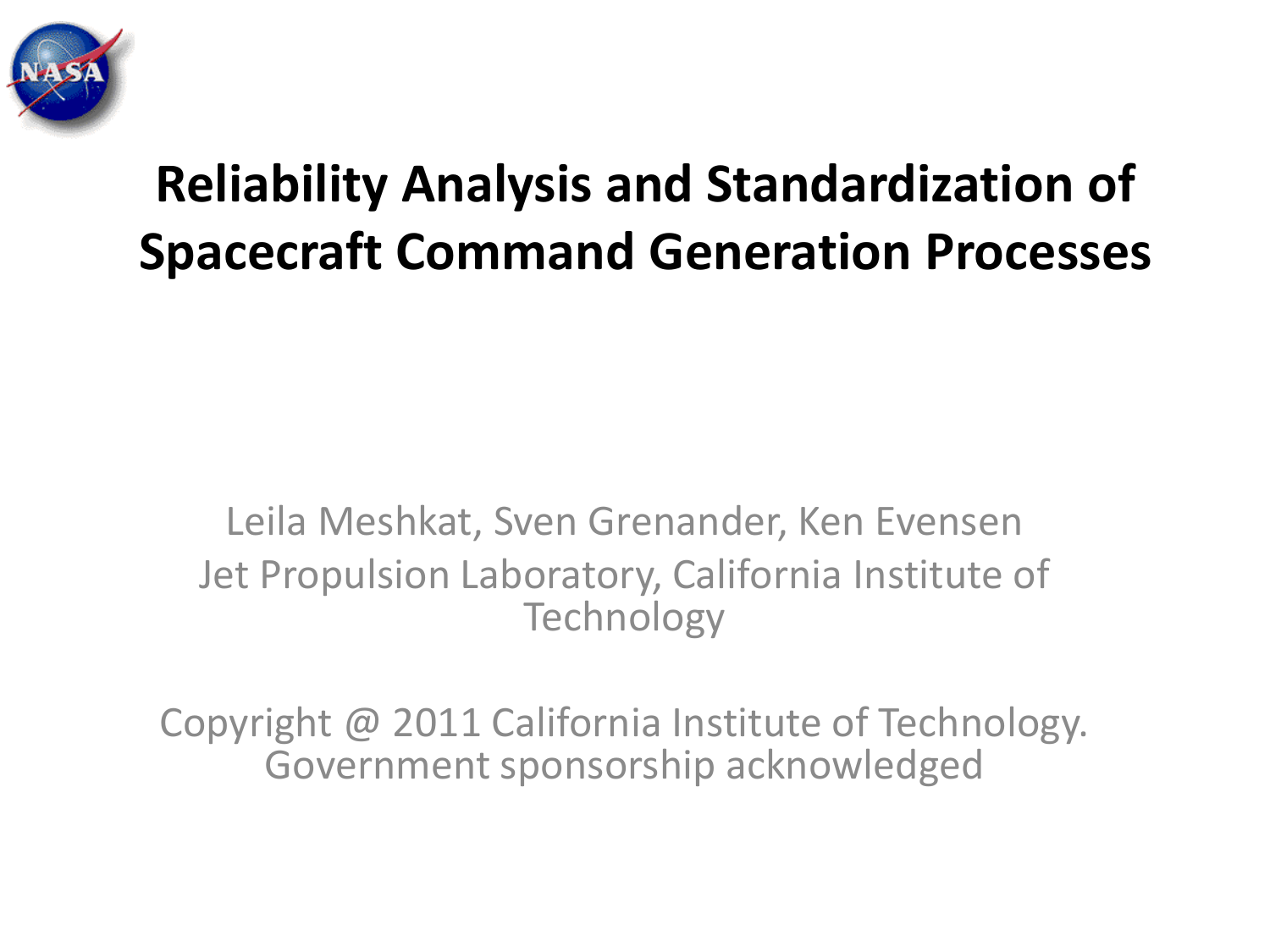

# **Outline**

- Problem Addressed
- Command and Control Standardization for Spacecraft **Operations**
- Probabilistic Risk Analysis for Command Generation
- Hypothetical Example Function & Models
- Summary & Conclusions
- References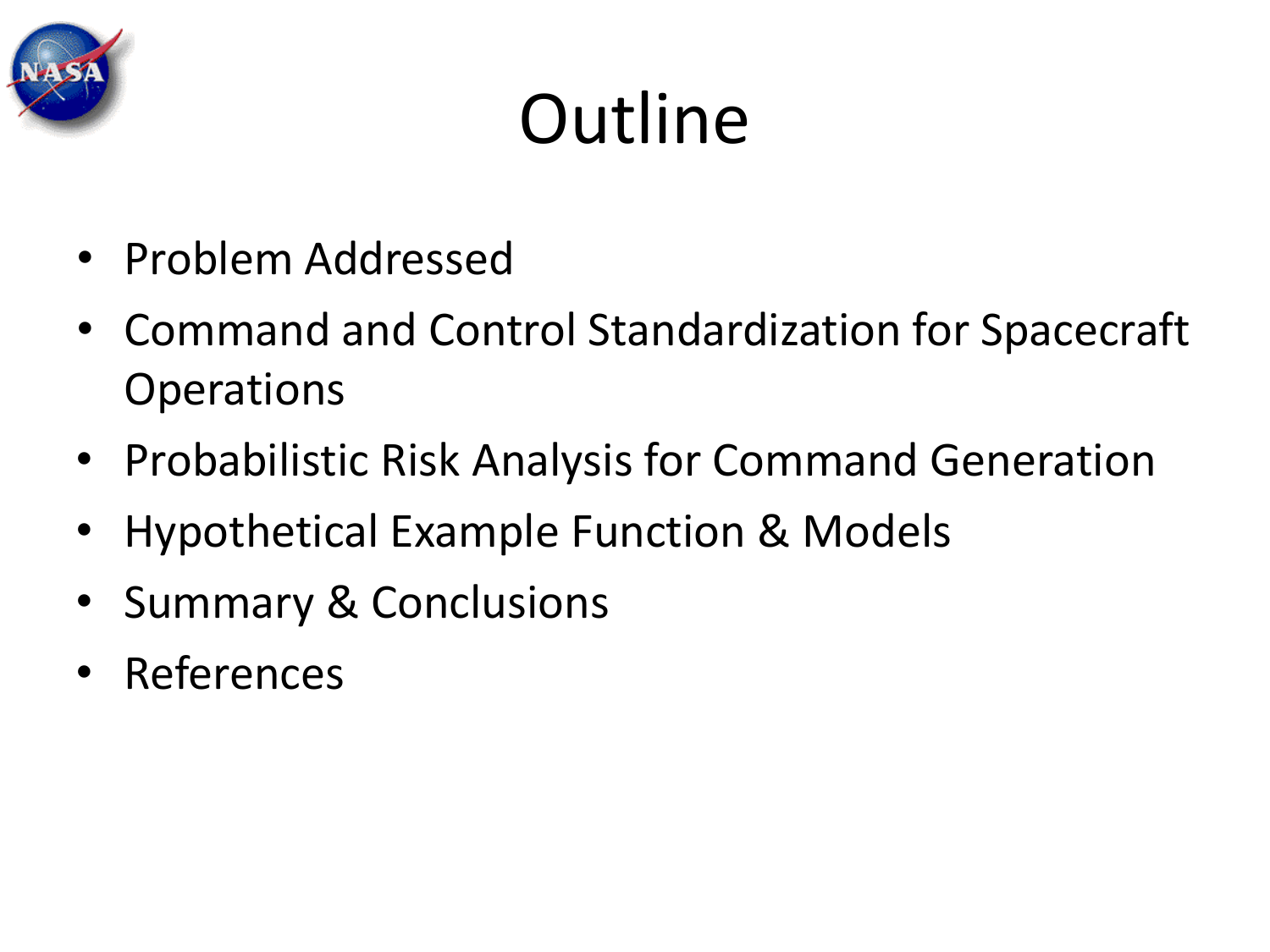

# Problem Addressed

 $\triangleright$  The problem addressed is reducing the probability of errors in the command generation process and hence commanding errors for spacecraft.

 $\triangleright$  These processes involve high levels of human interactions.

- $\triangleright$  Our approach for addressing this problem is two fold
	- Command and Control Processes for Spacecraft are examined and standardized.
	- $\triangleright$  A library of process and risk modeling artifacts is built to facilitate the design and/or assurance of command processes.
	- $\triangleright$  This library utilizes the existing data for Human Reliability Analysis from the Nuclear Industry Data Banks to execute this proposed process.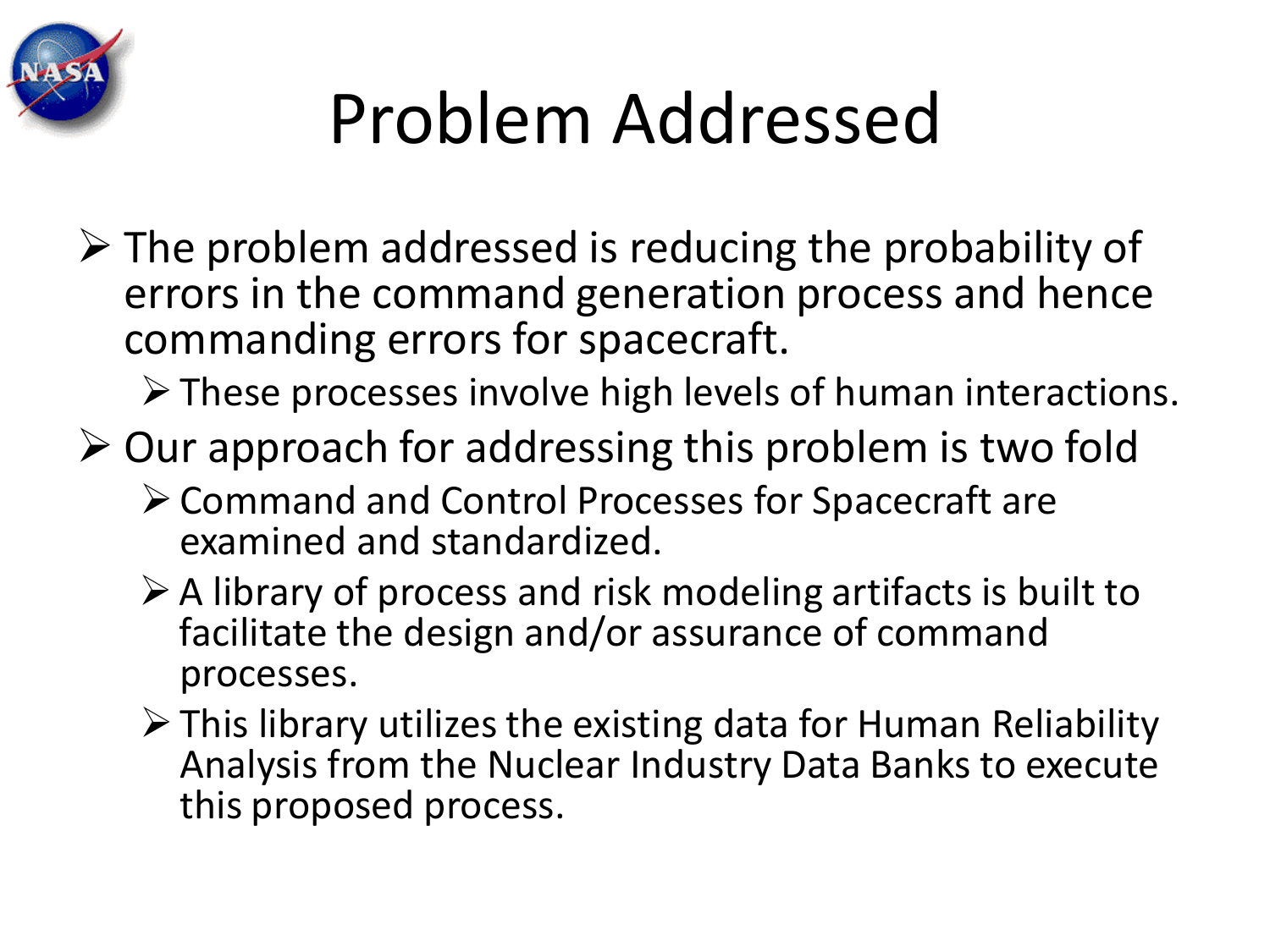

#### Command and Control for Spacecraft

- ▶ Command and Control (C2) functions for crewed and un-crewed space missions date back over 50 years of robotic and human space exploration.
- ▶ The C2 application domain for space exploration represents a huge trade space.
- ▶ Traditionally, C2 functions are designed for each mission based on the experience and expertise of designers and their library of available design knowledge.
- ▶ The process of generating Command & Control functions has not yet been fully standardized across all mission types.
- ▶ C2 functions tackle increasing complexity and performance requirements, and hence bringing order to their design process helps to prevent commanding errors.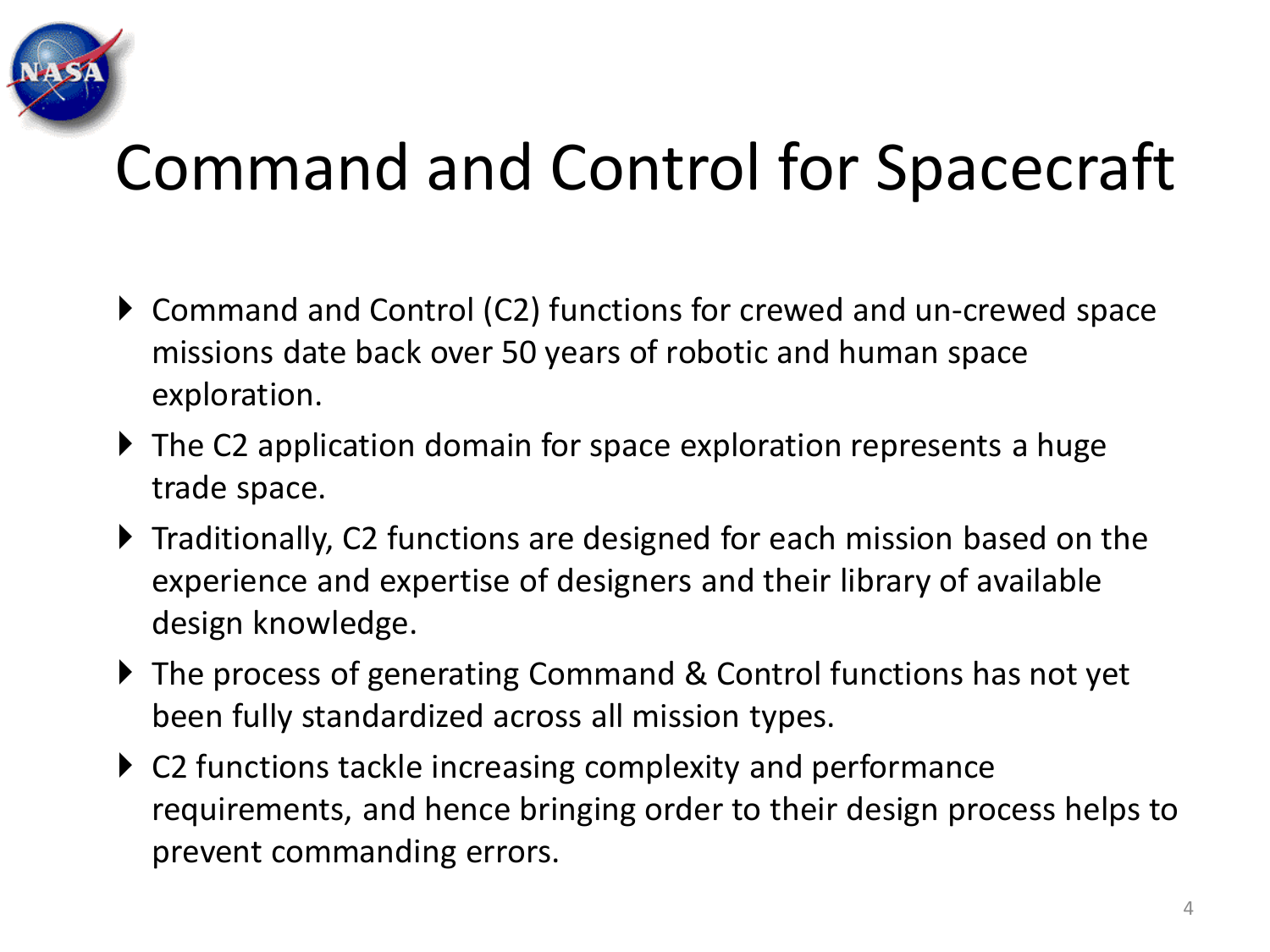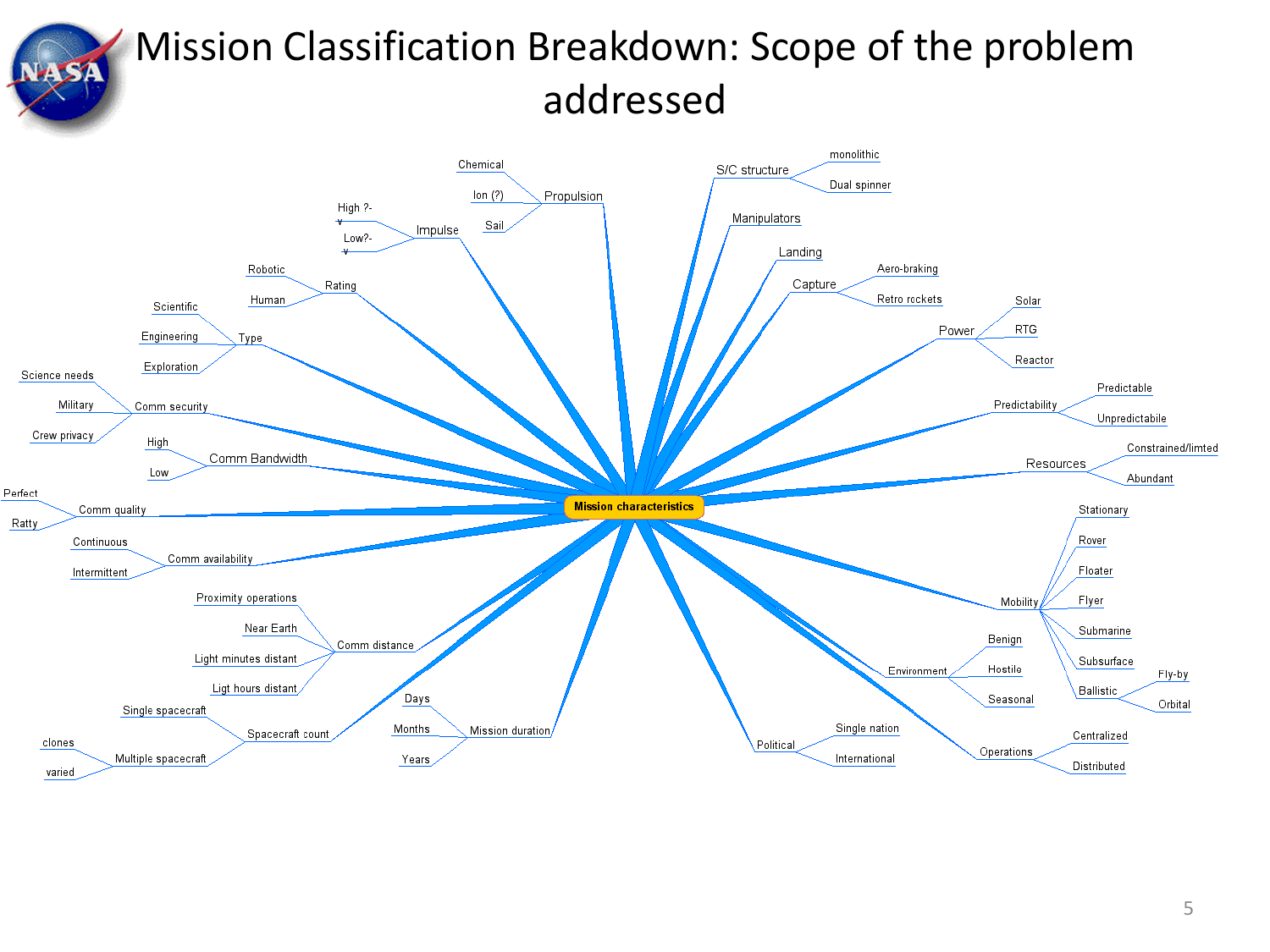

- A survey of the command generation functions involved in a diverse set of missions, including robotic, human, deep space and Mars missions indicated that:
	- There are only few key atomic level tasks performed in support of these functions.
	- Various combinations of these key atomic level tasks create the main "molecules" used in these functions.
	- Functions represent "composite materials" that are created by the combination of these "molecules".
	- These composite materials correspond with the mission types.
	- A menu of composite material, and its underlying models therefore facilitates the structured design of C2 functions for an arbitrary mission.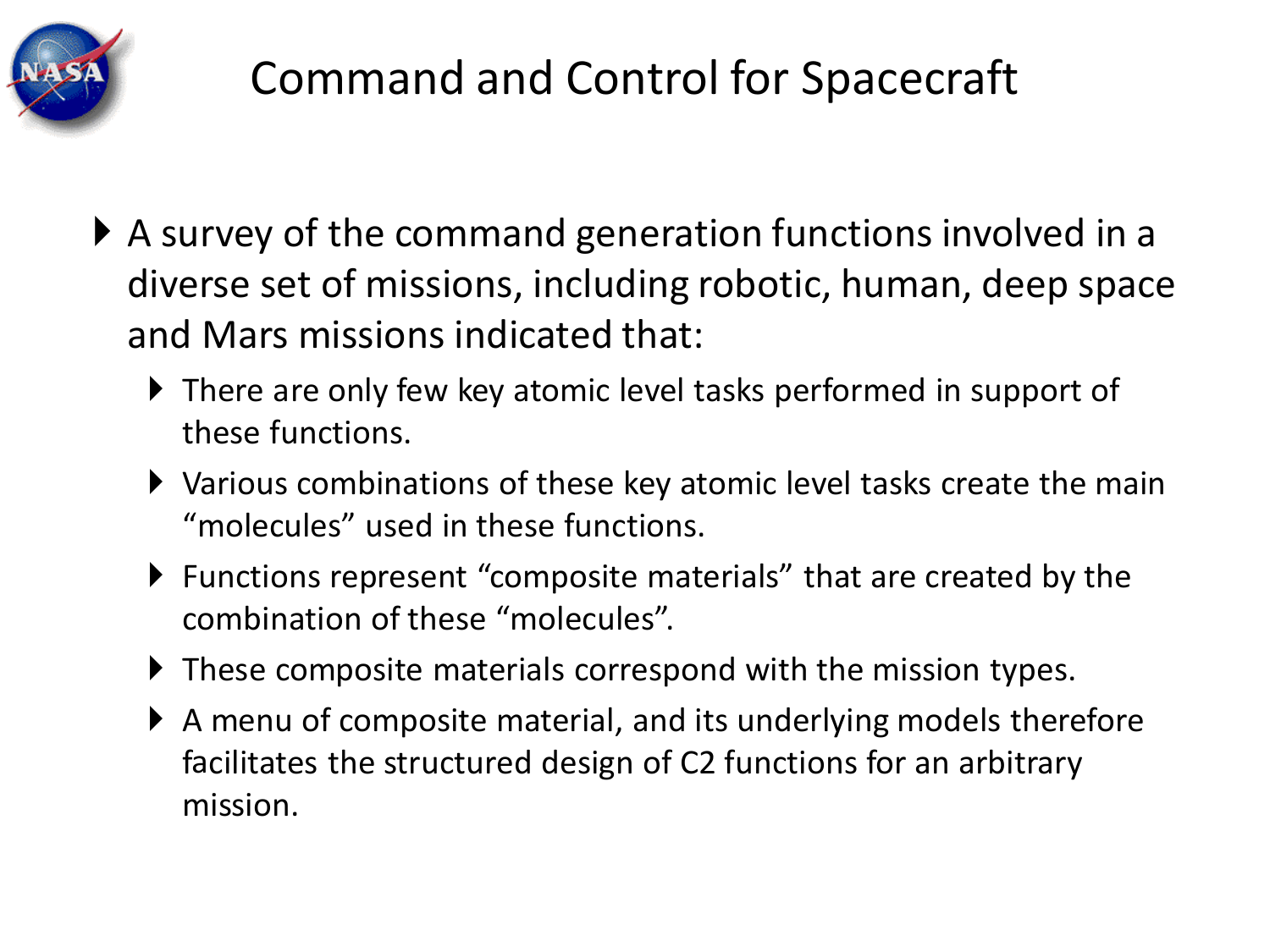

#### Function Decomposition From Project Architectures



Functional breakdown from project documentation study  $\frac{7}{7}$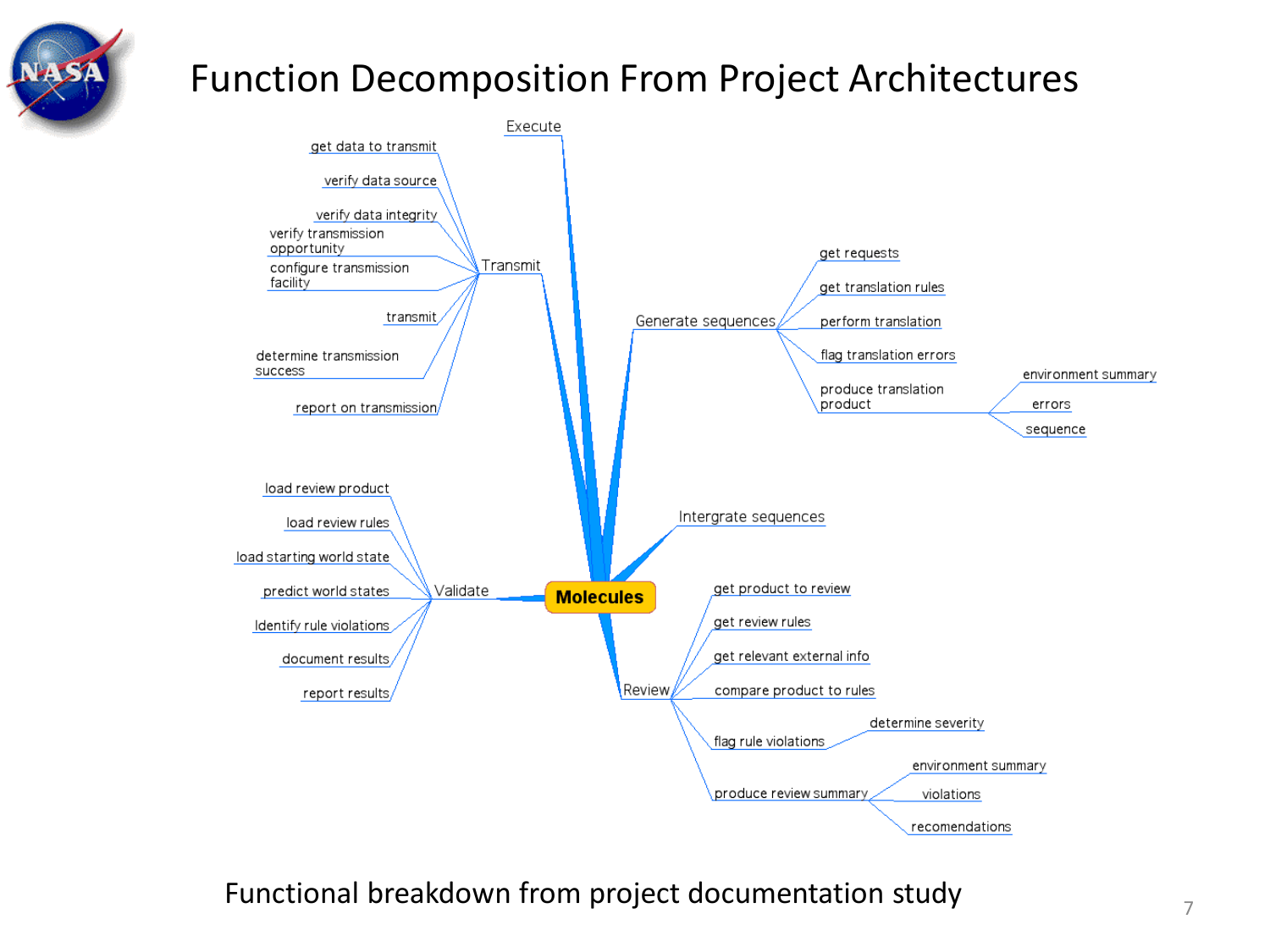

#### Probabilistic Risk Analysis (PRA) for Command Generation

- ▶ The focus of this study is to manage the risks associated with human errors during the command generation process.
- These models are applicable for:
	- Risk-based design of C2 functions
	- Mission Assurance of C2 functions
- There are several approaches for Human Reliability Analysis
	- THERP
	- Time Reliability Curves
	- SLIM/FLIM Methodology
	- HEART Approach
	- Cause-Based Decision Tree (CBDT) method
	- Holistic Decision Tree (HDT) Method
- For the purposes of this study, we use a combined THERP and BPMN approach.
	- Data available is based on the THERP approach.
	- BPMN models facilitate the development of PRA models.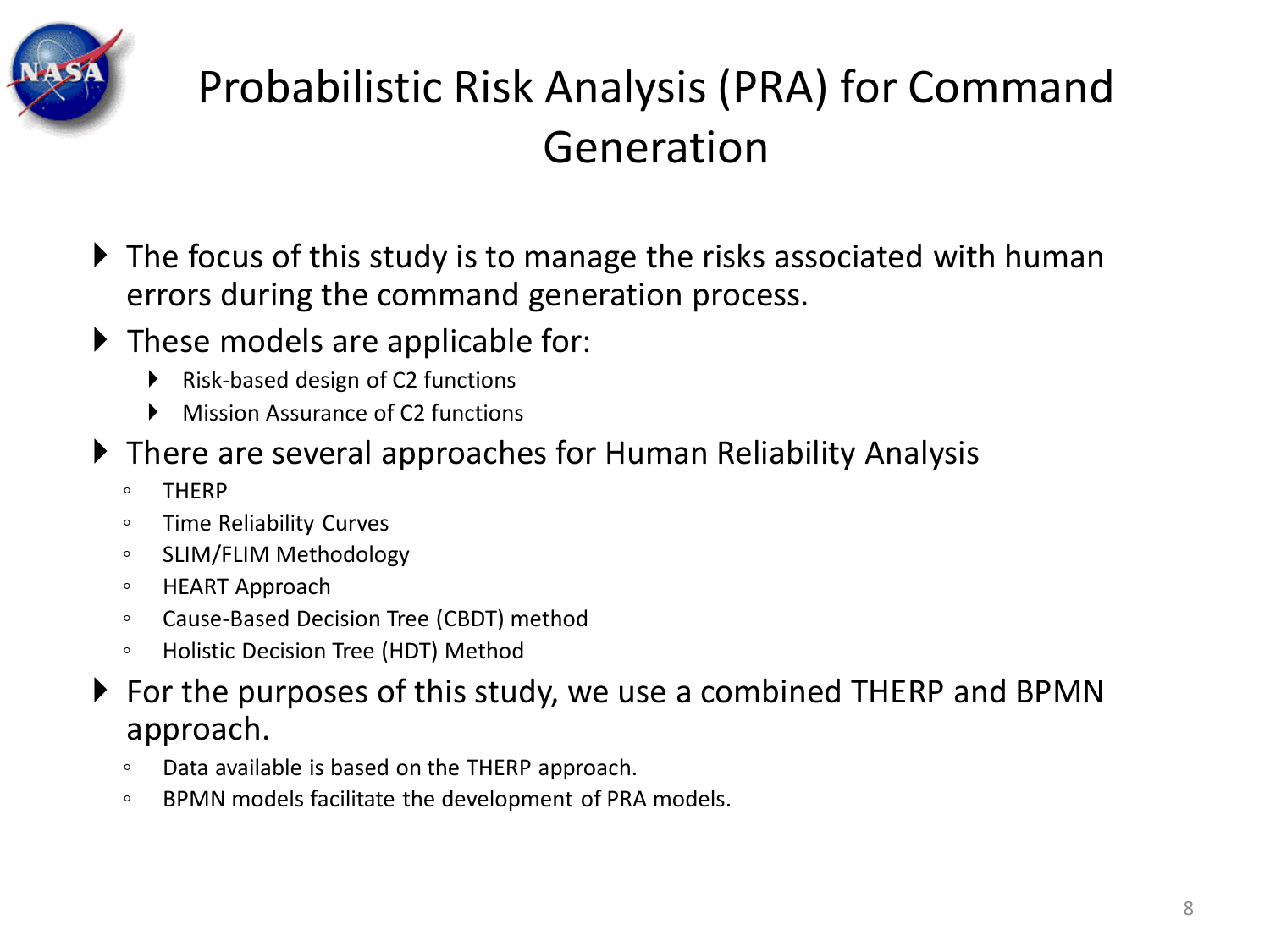

# Probabilistic Risk Analysis

- Probabilistic Risk Analysis (PRA) models for functions identified in the C2 standardization effort are built.
	- Models are executable.
	- They provide the possible end states for each function and its associated probability.
	- Data from human reliability handbooks are being used for running these models.
	- Models provide the possible end states for each function, and its associated probability.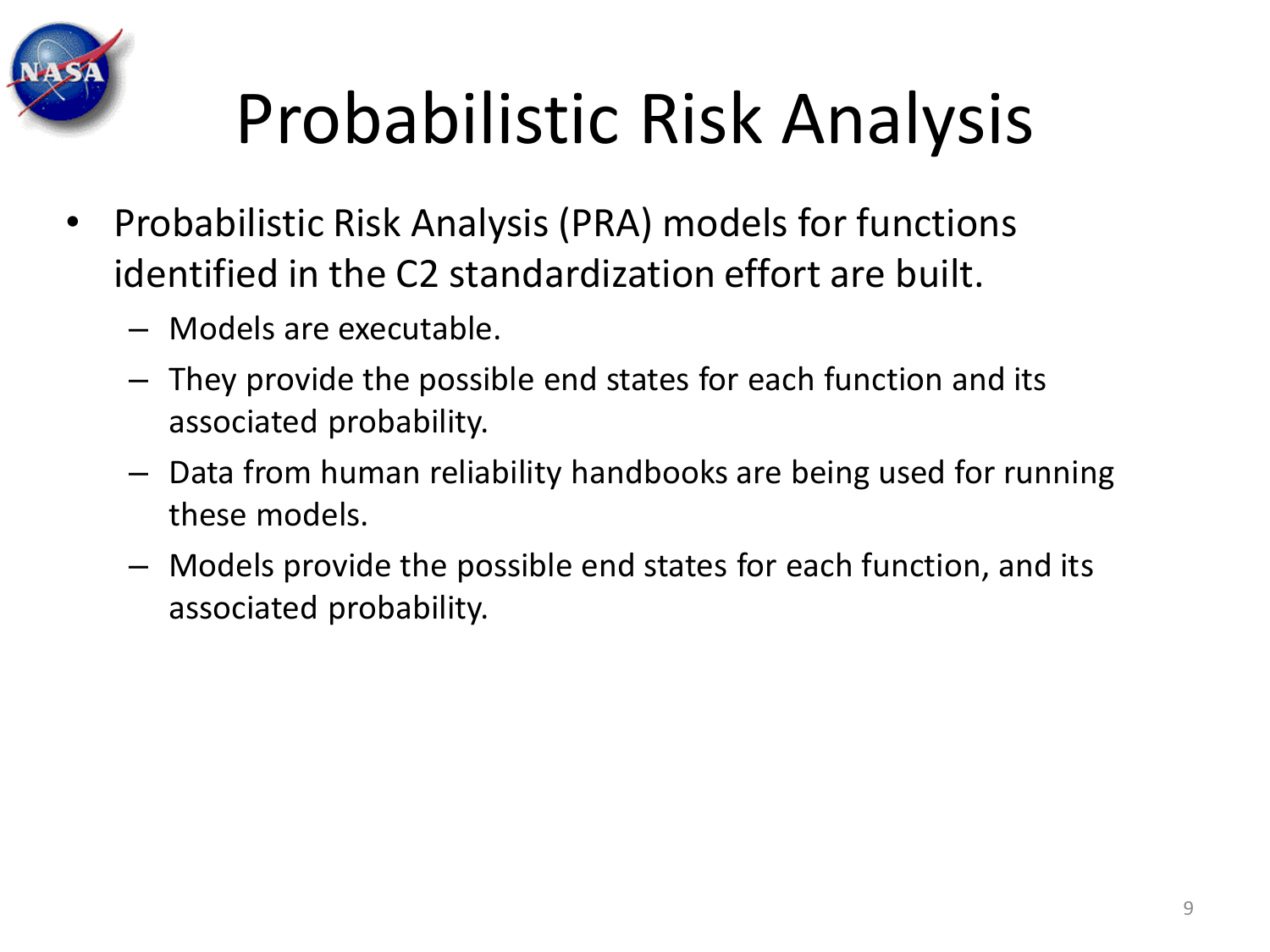### Hypothetical Example BPMN Model

- The Business Process Modeling Notation is used for building the activity flow diagrams.
- A simple example command radiation process is shown below.
- This model is executed in the Process Simulator to yield performance metrics (such as time to perform and availability of each resource.)
- It is also transformed into a risk model for Probabilistic Risk Analysis

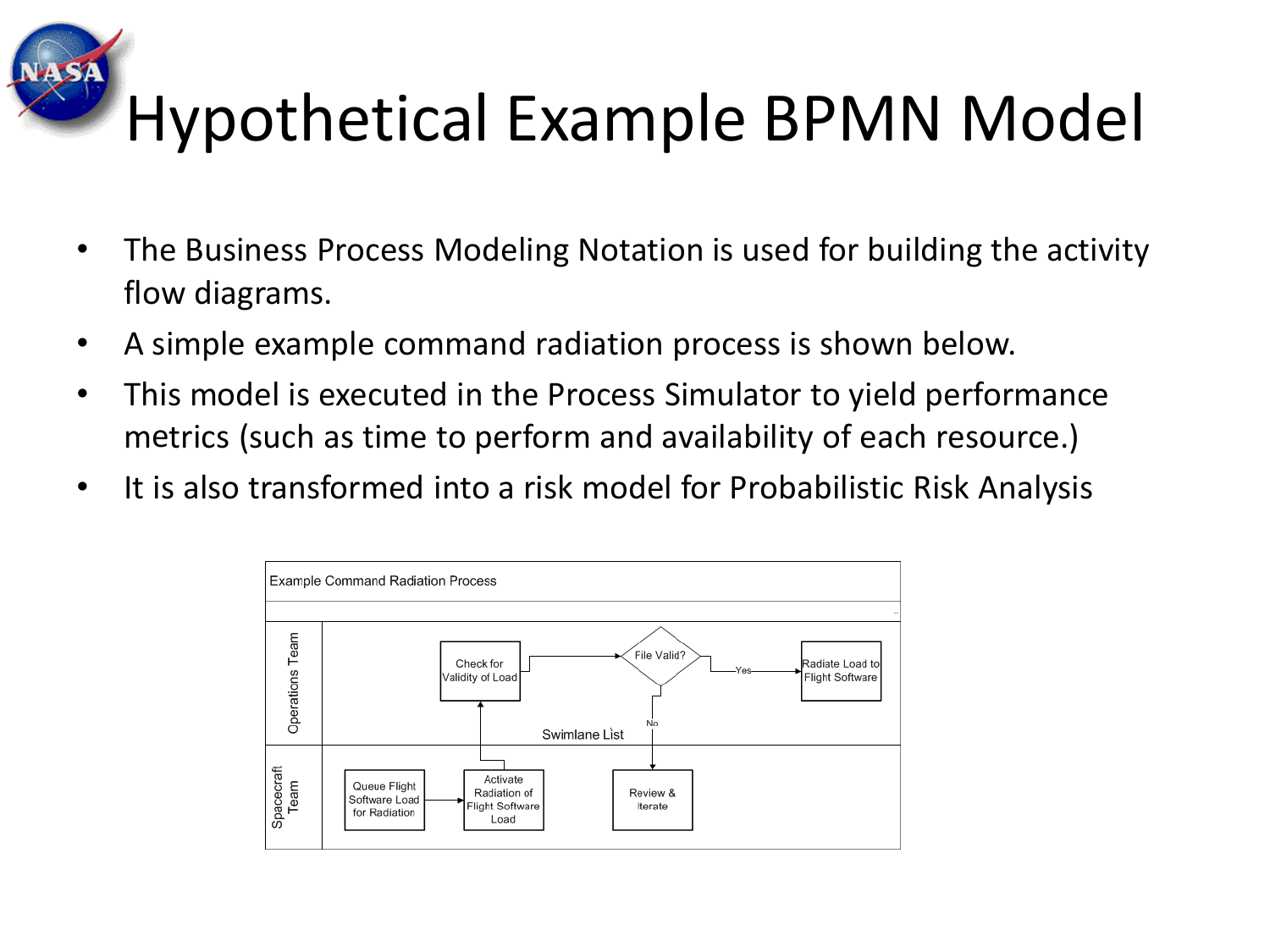## Probabilistic Risk Assessment: Fault Trees

- Each sub-activity in an activity flow is modeled in a fault tree.
- These activities are further broken down into atomic level tasks that correspond to data in human reliability data banks.

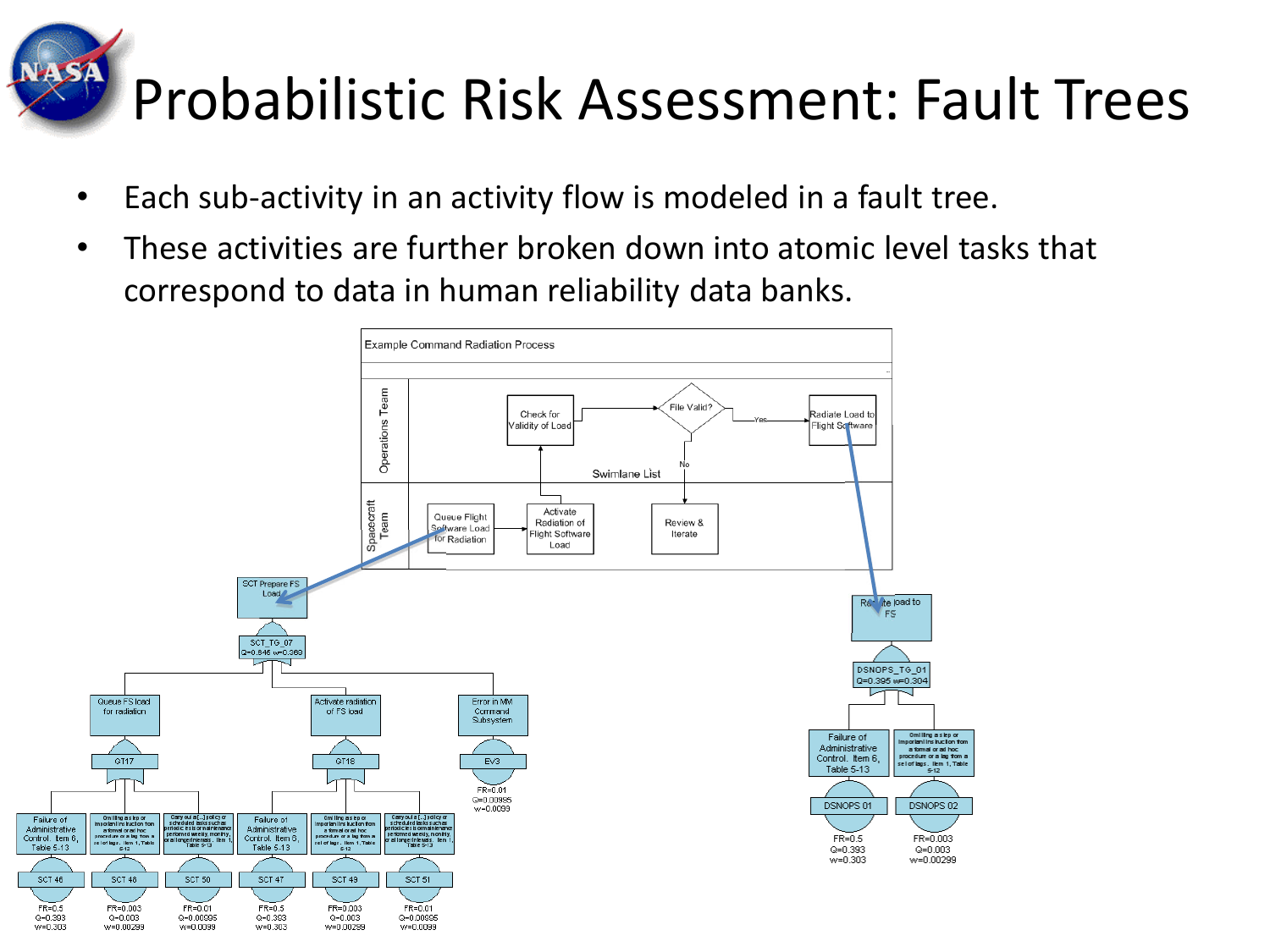#### Probabilistic Risk Assessment: Event Trees

- Top gates from fault tree become successive steps in the event tree
- "Consequences" are used to capture end result of each branch in the event tree with the corresponding probability, and therefore, the output of the modeled activity

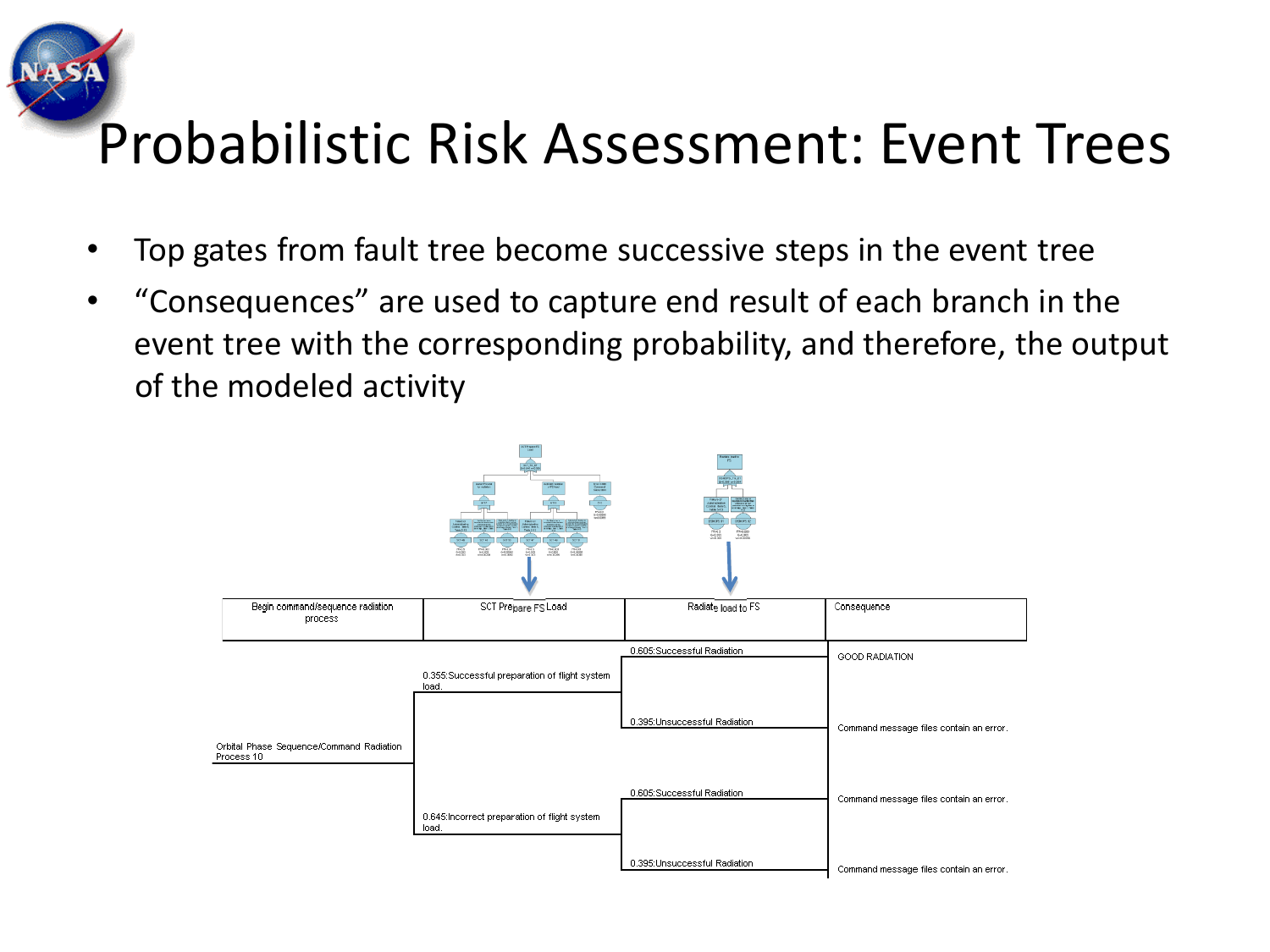

# Fault Links

- The correspondence between the "Periodic Table" that is built for standardizing C2 functions and the PRA models that are built for Risk Management is made via the "fault links"
- Each C2 function is the "composite material" built from "molecules" that are combinations of the "atoms" in the table.
- Each function or "composite material", in turn, corresponds with a BPMN/Event Sequence Diagram.
- Each activity or "molecule" corresponds with a fault tree
- Each basic event in the fault tree corresponds with an "atom".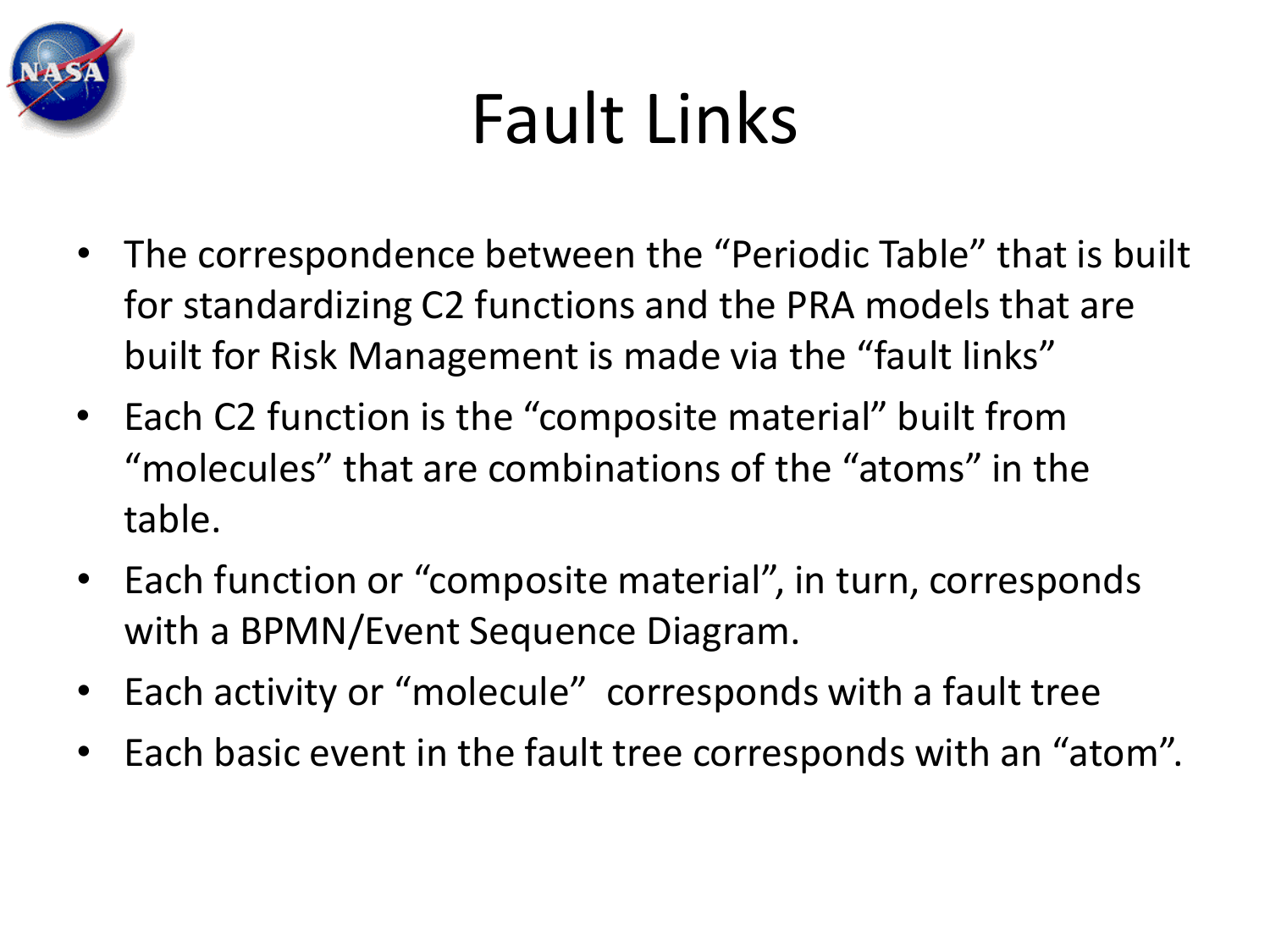**Representation of hypothetical model as** Fault Links

| Function (Composite Material)            | Molecule (Sub-activity)    | Atom (Event)                                                                                                                                                    | <b>MTTF</b> |
|------------------------------------------|----------------------------|-----------------------------------------------------------------------------------------------------------------------------------------------------------------|-------------|
| <b>Example Command Radiation Process</b> |                            | Begin command/sequence radiation process Begin command/sequence radiation process 1.0                                                                           |             |
| Example Command Radiation Process        | <b>SCT Prepare FS Load</b> | "Failure of Administrative Control. Item 6.<br>Table 5-13"                                                                                                      | 0.5         |
| <b>Example Command Radiation Process</b> | <b>SCT Prepare FS Load</b> | "Failure of Administrative Control. Item 6.<br>Table 5-13"                                                                                                      | 0.5         |
| <b>Example Command Radiation Process</b> | <b>SCT Prepare FS Load</b> | "Omitting a step or important instruction from<br>a formal or ad hoc procedure or a tag from a<br>set of tags. Item 1, Table 5-12"                              | 0.0030      |
| Example Command Radiation Process        | <b>SCT Prepare FS Load</b> | "Omitting a step or important instruction from<br>a formal or ad hoc procedure or a tag from a<br>set of tags. Item 1, Table 5-12"                              | 0.0030      |
| <b>Example Command Radiation Process</b> | <b>SCT Prepare FS Load</b> | "Carry out a [] policy or scheduled tasks<br>such as periodic tests or maintenance<br>performed weekly, monthly, or at longer<br>intervals. Item 1, Table 5-13" | 0.01        |
| <b>Example Command Radiation Process</b> | <b>SCT Prepare FS Load</b> | "Carry out a [] policy or scheduled tasks<br>such as periodic tests or maintenance<br>performed weekly, monthly, or at longer<br>intervals. Item 1, Table 5-13" | 0.01        |
|                                          |                            |                                                                                                                                                                 |             |
| <b>Example Command Radiation Process</b> | <b>SCT Prepare FS Load</b> | Error in MM Command Subsystem                                                                                                                                   | 0.01        |
| <b>Example Command Radiation Process</b> | Radiate load to FS         | "Failure of Administrative Control. Item 6,<br>Table 5-13"                                                                                                      | 0.5         |
| <b>Example Command Radiation Process</b> | Radiate load to FS         | "Omitting a step or important instruction from<br>a formal or ad hoc procedure or a tag from a<br>set of tags. Item 1, Table 5-12"                              | 0.0030      |
|                                          |                            |                                                                                                                                                                 |             |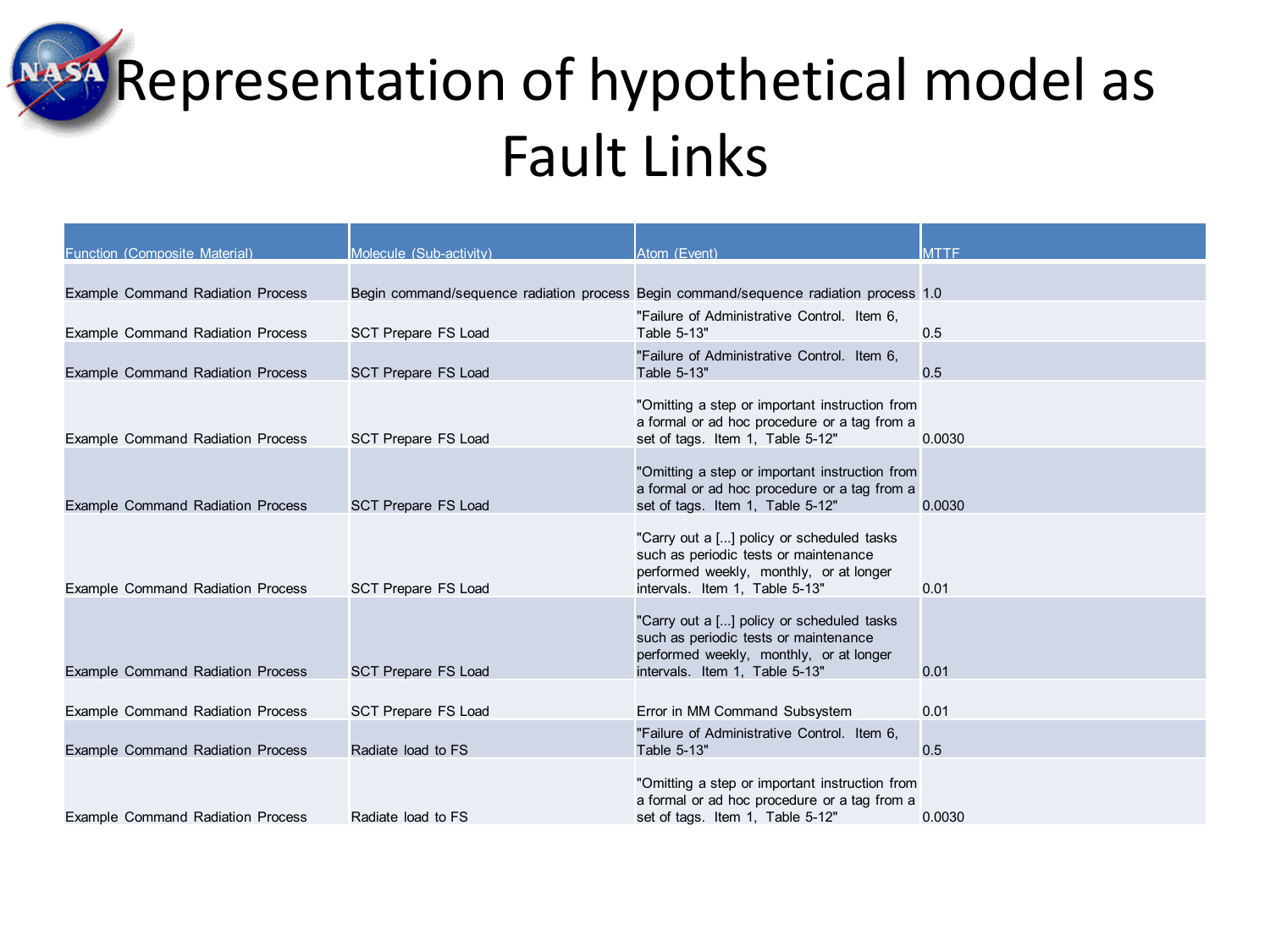

## Conclusions

- In order to reduce commanding errors that are caused by humans, we create an approach and corresponding artifacts for standardizing the command generation process and conducting risk management during the design and assurance of such processes.
- The literature review conducted during the standardization process revealed that very few atomic level human activities are associated with even a broad set of missions.
- Applicable human reliability metrics for performing these atomic level tasks are available.
- The process for building a "Periodic Table" of Command and Control Functions as well as Probabilistic Risk Assessment (PRA) models is demonstrated.
- The PRA models are executed using data from human reliability data banks.
- The Periodic Table is related to the PRA models via Fault Links.